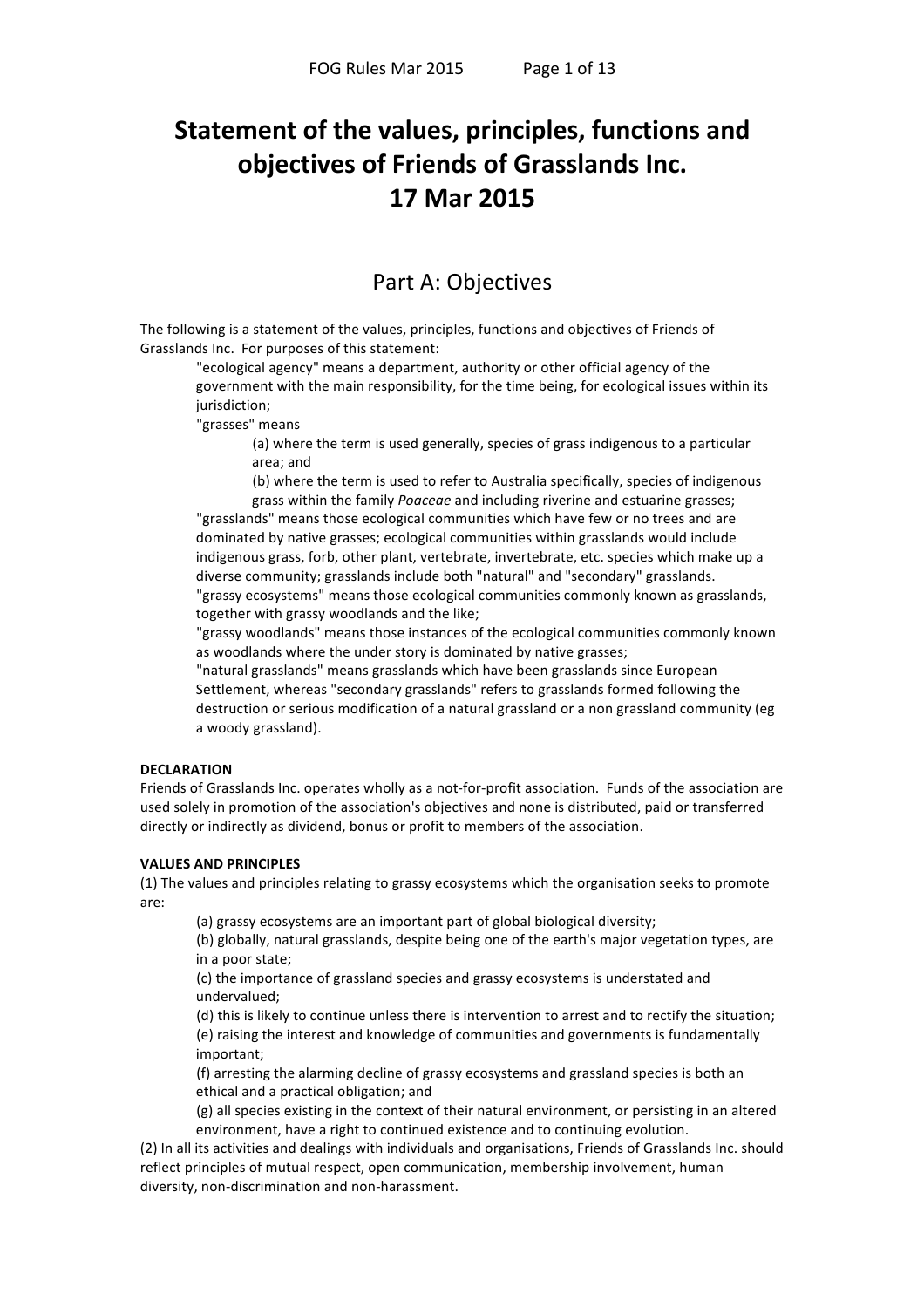### **FUNCTIONS**

(1) The broad function of the organisation is to take all possible steps and measures to uphold the values and to pursue the principles set out in the preceding clause, and to seek their application throughout Australia and, where practicable, more widely.

(2) The specific functions of the organisation are:

- (a) to halt and reverse the decline of grassy ecosystems;
- (b) to give particular attention to doing this in Australia; and
- (c) in this regard, to give special attention to areas, zones or issues identified as priorities by the organisation from time to time.

(3) Establishment of the Public Fund. The association will establish and maintain a public fund called Friends of Grasslands' Public Fund for the specific purpose of supporting the environmental objects/purposes of Friends of Grasslands. The Fund is established to receive all gifts of money or property for this purpose and any money received because of such gifts must be credited to its bank account. The Fund must not receive any other money or property into its account and it must comply with subdivision 30-E of the Income Tax Assessment Act 1997.

### **OBJECTIVES**

(1) The objectives to be pursued by the organisation in the undertaking of these functions include those objectives set out in the following subclause relating to -

(a) education;

(b) contributions to hands-on conservation and management of specific areas and species; (c) lobbying and other forms of participation in political and administrative processes and the like:

- (d) liaison and research;
- (e) legislation and planning; and
- (f) standards of behaviour.
- (2) The specific objectives to be pursued include:

(a) in relation to education, to develop and implement education programs, in relation to knowledge and understanding of grassy ecosystems, which are directed at -

> (i) informing and enriching members of Friends of Grasslands Inc. and the wider community; and

(i) informing both individuals and organisations, including other conservation organisations;

(b) in relation to hands-on conservation and area and species management -

(i) to support and uphold the principle of self help by human communities in relation to the protection and re-establishment of grassy ecosystems as an adjunct to, and in support of, such action by both official agencies and the private sector; (ii) to encourage members of the organisation to participate in such practical grasslands management; and

(iii) to identify and promote regimes and operational guidelines for individual and group participation in practical grasslands management.

(c) in relation to lobbying and analogous activities -

(i) to monitor measures proposed by, or taken by, governments, ecological authorities and others and to take all practicable steps to ensure such measures are consistent with the values and principles set out above;

(ii) to identify policies and regimes which would further these values and principles and to work to achieve their application by both the public and private sectors; (iii) to utilise the media and other intermediaries vigorously in these regard; and (iv) change, wherever necessary, the values and behaviours of those who have powers relevant to the wellbeing of grassy ecosystems and those who influence such persons;

(d) in relation to liaison and research -

(i) to facilitate identification and addressing of all causes of the decline of grassy ecosystems;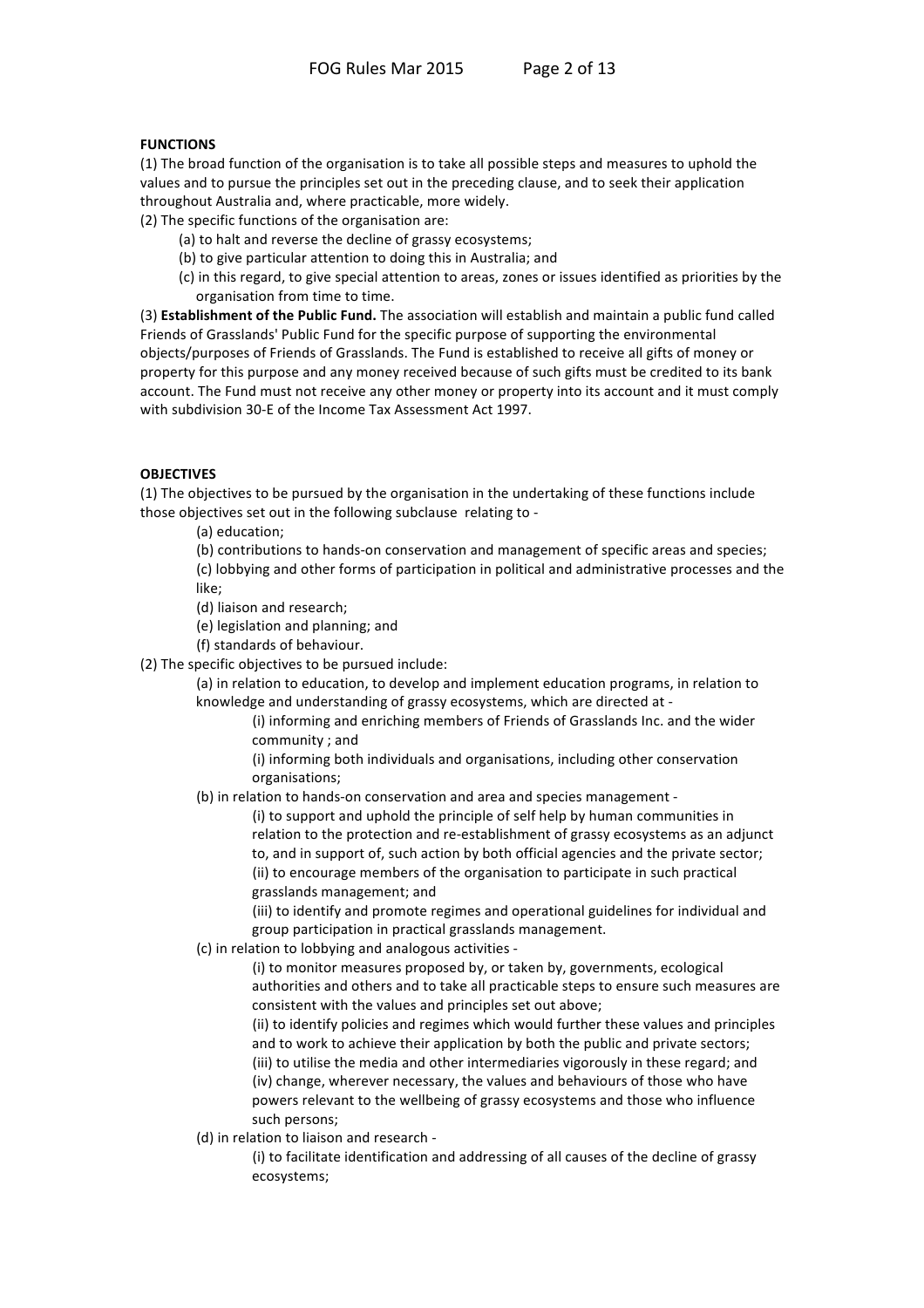(ii) to affiliate with relevant national and local environmental, ecological, planning, legal, educational, aesthetic and scientific organisations and to actively participate in their work;

(iii) to affiliate or cooperate with such other organisations as would assist in the pursuit of these objectives;

(e) in relation to legislation and planning -

(i) to ensure that adequate and appropriate legislative, policy and planning measures exist to protect grasses, grasslands and grassy ecosystems; and (ii) to identify and rectify laws, policies and planning processes detrimental to grassy ecosystems;

(f) in relation to standards of behaviour -

(i) recognise and show respect and tolerance for the views of individuals and organisations in the conduct of the organisations affairs and communications; (ii) ensure that the organisation, or its members, do not discriminate against, or in any way harass, individuals and, to the contrary, recognise the richness of human diversity and the contribution each individual may make in his or her own way; (iii) promote open communications and membership participation in the decisions and activities of the organisation; and

(iv) encourage these values in its members.

## Part B: Rules

The rules are generally based on the model rules under ACT legislation.

### **TABLE OF PROVISIONS**

#### Clause

#### **PART I-PRELIMINARY**

Interpretation  $\mathbf{1}$ 

#### **PART II-MEMBERSHIP**

- Membership qualifications  $\mathcal{L}$
- $\mathbf{R}$ Application for membership
- Membership entitlements not transferable  $4.$
- $5.$ Cessation of membership
- 6. Resignation of membership
- 7. Fee, subscriptions etc.
- $\mathsf{R}$ Members' liabilities
- $\mathsf{q}$ Disciplining of members
- $10<sub>1</sub>$ Right of appeal of disciplined member

#### **PART III-LIFE MEMBERSHIPS**

- **Voluntary Life Membership**  $11$
- $12.$ Honorary Life Membership

#### **PART IV-THE COMMITTEE**

- Powers of the committee  $13$
- 14. Constitution and membership
- 15. Election of committee members
- 16. Secretary
- $17$ Treasurer
- 18 Vacancies
- 19 Removal of committee members
- $20<sub>1</sub>$ Committee meetings and quorum
- $21.$ Delegation by committee to sub-committee
- $22.$ Voting and decisions

#### **PART V-GENERAL MEETINGS**

- Annual general meetings-holding of  $23$
- 24. Annual general meetings-calling of and business at
- $25$ General meetings-calling of
- 26. Notice
- $27.$ General meetings-procedure and quorum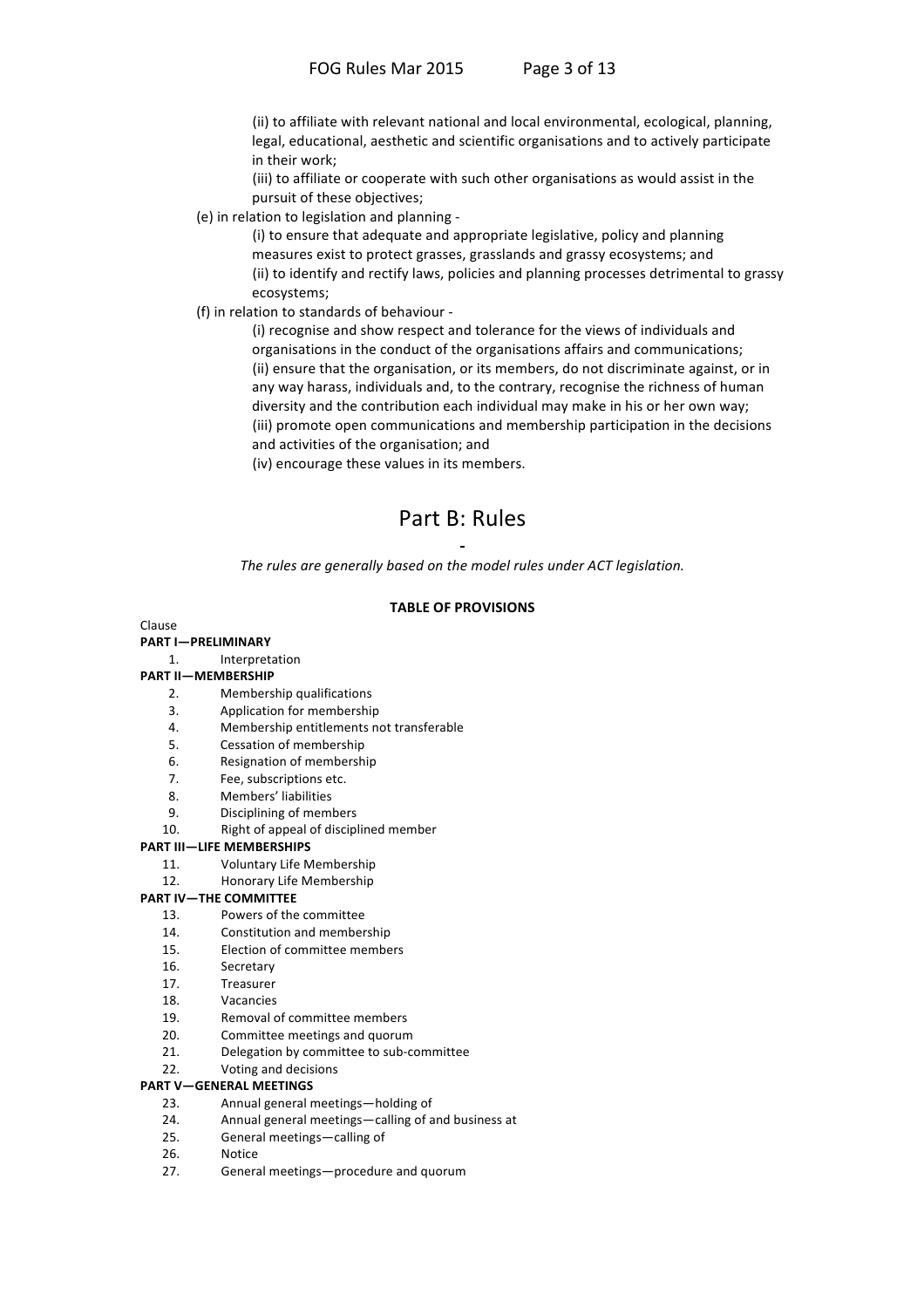- 28. Presiding member
- $29$ Adjournment
- $30<sup>2</sup>$ Making of decisions
- $31$ Voting

## **PART VI-MISCELLANEOUS**

- Funds-source 32
- 33. Funds-management
- $34$ Rules for the Public Fund 35
- Operation of the Public Fund 36. Alteration of objects and rules
- 37. Common seal
- 38. Custody of books
- 39. Inspection of books
- 40 Service of notices
- $41.$ Surplus property

#### **PART I-PRELIMINARY**

#### Interpretation  $1<sub>1</sub>$

 $(1)$  In these rules, unless a contrary intention appears—

"financial year" means the year ending on 31 December;

"member" means a member, however described, of the association;  $31$ 

"ordinary committee member" means a member of the committee who is not an office-bearer of the association as referred to in paragraph 12 (1) (a);

"secretary" means the person holding office under these rules as secretary of the association or, where no such person holds that office, the public officer of the association;

"the Act" means the Associations Incorporation Act 1991;

"the Regulations" means the Associations Incorporation Regulations.

- (2) In these rules-
	- (a) a reference to a function includes a reference to a power, authority and duty; and
	- (b) a reference to the exercise of a function includes, where the function is a power, authority or duty, a reference to the exercise of the power or authority or the performance of the duty.
- (3) The provisions of the Interpretation Act 1967 apply to and in respect of these rules in the same manner as those provisions would so apply if these rules were an instrument made under the Act.

#### **PART II-MEMBERSHIP**

### 2. Membership qualifications

A person or organisation supporting the values and objectives of the association is qualified to be a member unless he or she or the organisation has earlier been expelled from the association.

### 3. Application for membership

A person or organisation qualified to be a member may apply by completing all details requested on the association's current membership form, and lodging it at the address on the form, together with the sum payable under these rules by a member as the entrance fee and the first year's annual subscription. The secretary shall, on payment by the applicant of the prescribed fees, arrange to enter the new member's name and details in the register of members.

### 4. Membership entitlements not transferable

A right, privilege or obligation which a person has by reason of being a member of the association -

- is not capable of being transferred or transmitted to another person; and (a)
- (b) terminates upon cessation of the membership.

### 5. Cessation of membership

### Membership of the association ceases if the person or organisation  $-$

- (a) dies or, in the case of an organisation, is wound up;
- (b) resigns from membership of the association;
- (c) is expelled from the association; or
- (d) fails to renew membership of the association.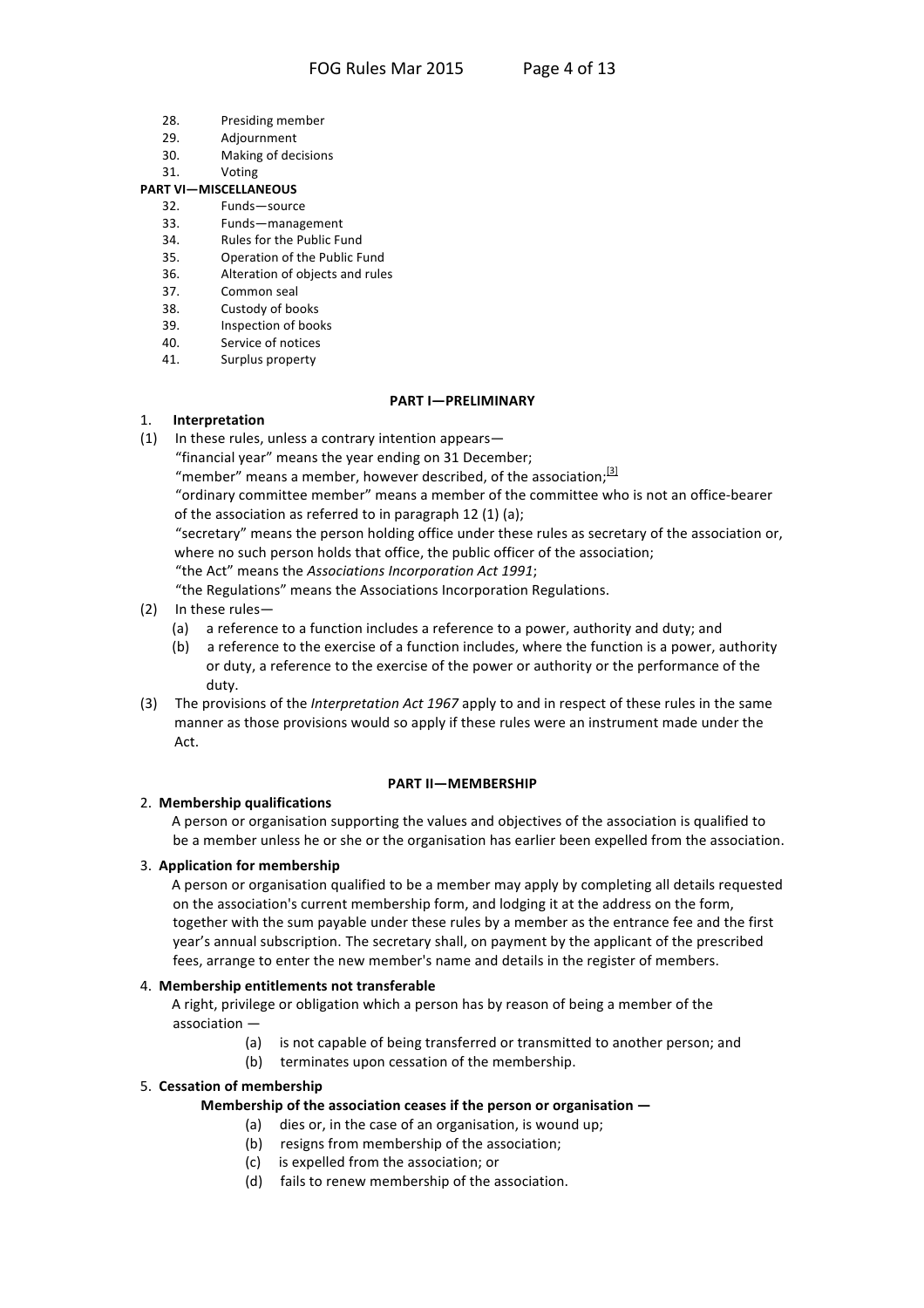Where a membership ceases, the secretary shall make an appropriate entry in the register of members recording the date on which the member ceased to be a member.

### 6. **Resignation of membership**

Resignation is only open to a member who has paid all amounts payable by the member to the association and simply requires notice being received in writing by the secretary.

### 7. **Fee, subscriptions etc.**

- (1) The entrance fee to the association is \$1, or if any other amount has been determined by resolution of the committee, such other amount.
- (2) The annual membership fee of the association is \$2 or, if any other amount has been determined by resolution of the committee, that other amount.
- (3) The association's membership year runs January-December and the annual membership fee for current members is payable before 1 May in each calendar year. Where a member joins the association after 1 September in any calendar year, the association could agree to take their fee as payment for not only the remainder of that year but also the next membership year.

### 8. **Members' liabilities**

The liability of a member to contribute towards the payment of the debts and liabilities of the association or the costs, charges and expenses of the winding up of the association is limited to the amount, if any, unpaid by the member in respect of membership of the association as required by rule 7.

### 9. **Disciplining of members**

- (1) Where the committee is of the opinion that a member-
	- (a) has persistently refused or neglected to comply with a provision of these rules;
	- or

(b) has persistently and wilfully acted in a manner prejudicial to the interests of the association,

the committee may, by resolution—

- $(c)$  expel the member from the association; or
- (d) suspend the member from such rights and privileges of membership of the association as the committee may determine for a specified period.
- (2) A resolution of the committee under subrule (1) is of no effect unless the committee, at a meeting held not earlier than 14 days and not later than 28 days after service on the member of a notice under subrule (3), confirms the resolution in accordance with this rule.
- (3) Where the committee passes a resolution under subrule (1), the secretary shall, as soon as practicable, cause a notice in writing to be served on the member—
	- (a) setting out the resolution of the committee and the grounds on which it is based;
	- (b) stating that the member may address the committee at a meeting to be held not earlier than 14 days and not later than 28 days after service of the notice;
		- $(c)$  stating the date, place and time of that meeting; and
		- (d) informing the member that the member may do either or both of the following:
			- (i) attend and speak at that meeting;
			- (ii) submit to the committee at or prior to the date of that

meeting written representations relating to the resolution.

(4) Subject to section 50 of the Act, at a meeting of the committee mentioned in subrule (2), the committee shall-

> $(a)$  give to the member mentioned in subrule (1) an opportunity to make oral representations;

(b) give due consideration to any written representations submitted to the committee by that member at or prior to the meeting; and

(c) by resolution determine whether to confirm or to revoke the resolution of the committee made under subrule (1).

- (5) Where the committee confirms a resolution under subrule (4), the secretary shall, within 7 days after that confirmation, by notice in writing inform the member of that confirmation and of the member's right of appeal under rule 10.
- (6) A resolution confirmed by the committee under subrule (4) does not take effect—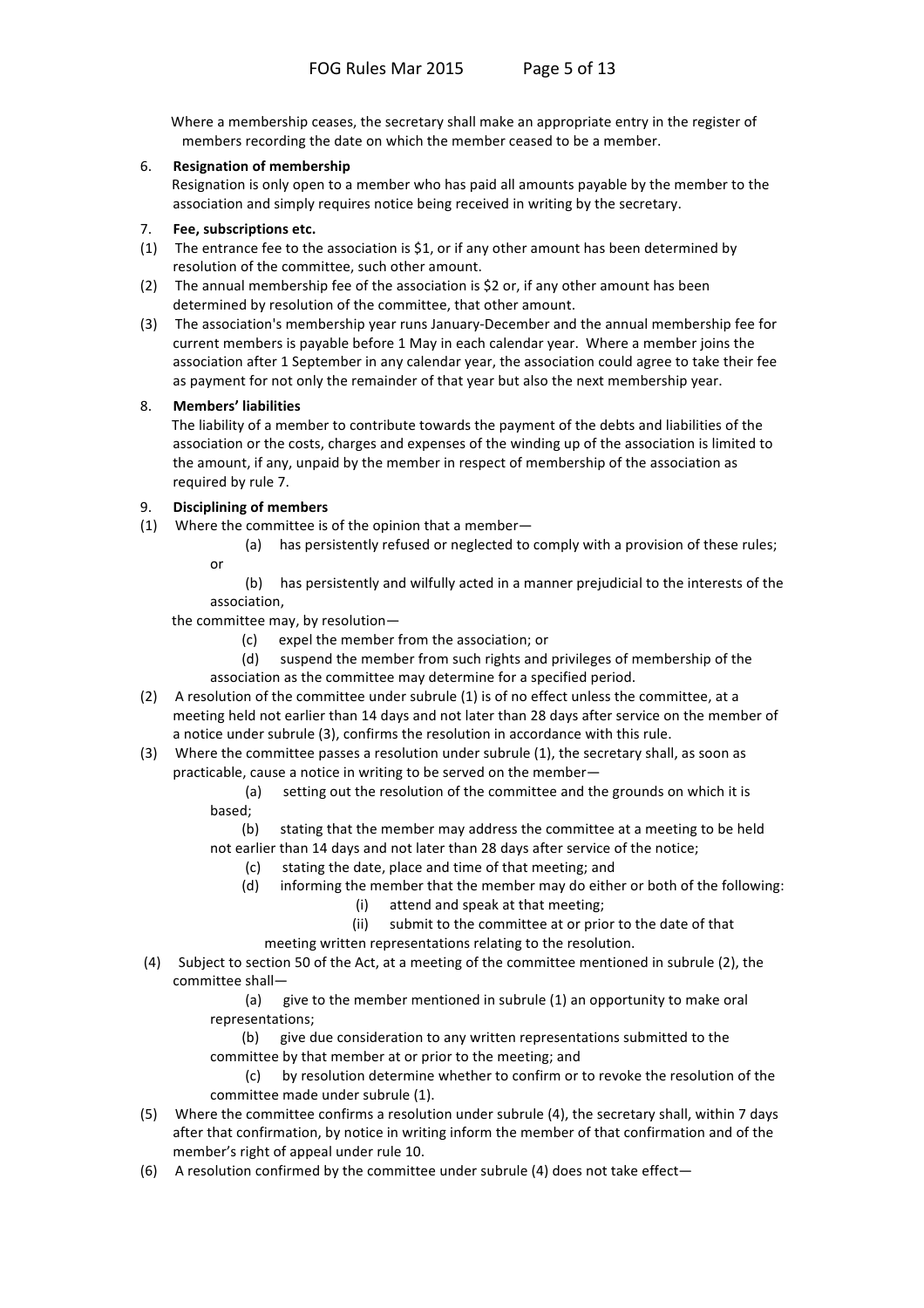until the expiration of the period within which the member is entitled to  $(a)$ appeal against the resolution where the member does not exercise the right of appeal within that period; or

where within that period the member exercises the right of appeal, unless and  $(b)$ until the association confirms the resolution in accordance with subrule 10 (4).

#### 10. Right of appeal of disciplined member

- (1) A member may appeal to the association in general meeting against a resolution of the committee which is confirmed under subrule 9 (4), within 7 days after notice of the resolution is served on the member, by lodging with the secretary a notice to that effect.
- (2) Upon receipt of a notice under subrule (1), the secretary shall notify the committee which shall convene a general meeting of the association to be held within 21 days after the date on which the secretary received the notice or as soon as possible after that date.
- (3) Subject to section 50 of the Act, at a general meeting of the association convened under subrule  $(2)$ 
	- no business other than the question of the appeal shall be transacted;  $(a)$
	- $(b)$ the committee and the member shall be given the opportunity to make
	- representations in relation to the appeal orally or in writing, or both; and
	- the members present shall vote by secret ballot on the question of whether the  $(c)$ resolution made under subrule 9 (4) should be confirmed or revoked.
- (4) If the meeting passes a special resolution in favour of the confirmation of the resolution made under subrule 9 (4), that resolution is confirmed.

#### **PART III-LIFE MEMBERSHIPS**

These categories of membership are subject to all qualifications that apply to ordinary membership specified in Rules 6 to 10 inclusive.

#### 11. Voluntary Life Membership

Any financial member can apply to become a Life Member of the association -

 $(a)$ this application shall be submitted in writing to the Secretary, and the association's committee is to consider the application and vote on its acceptance at the first subsequent committee meeting;

 $(b)$ the fee for voluntary life membership shall be fifteen times the existing annual fee for a full membership and falls due as soon as success of the application is notified.

#### 12. Honorary Life Membership

This is a special award through which the association can recognise exceptional service by a member or former member -

the association's committee can propose an award as part of the business of  $(a)$ any general meeting of the association;

the person proposed will not be a current serving member of the committee (as  $(b)$ defined in rule 14).

 $(c)$ the general meeting will vote on the committee's proposal, with a majority vote indicating acceptance;

a maximum of two new honorary life members can be recognised in any  $(d)$ calendar year;

### **PART IV-THE COMMITTEE**

## 13. Powers of the committee

The committee, subject to the Act, the Regulations, these rules, and to any resolution passed by the association in general meeting-

> $(a)$ shall control and manage the affairs of the association;

 $(b)$ may exercise all such functions as may be exercised by the association other than those functions that are required by these rules to be exercised by the association in general meeting; and

has power to perform all such acts and do all such things as appear to the committee to be necessary or desirable for the proper management of the affairs of the association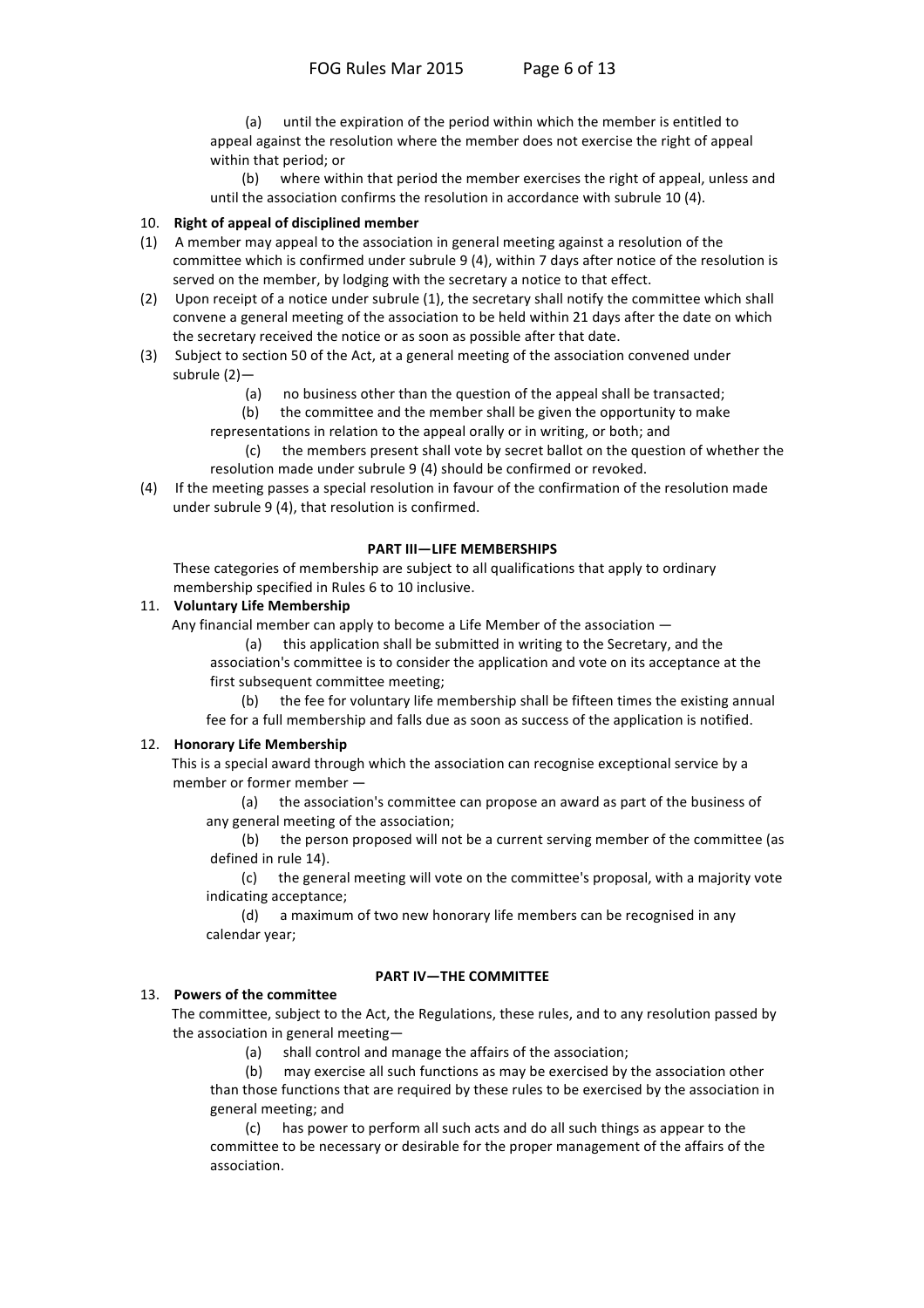### 14. Constitution and membership

- (1) The committee shall consist of-
	- $(a)$ the office-bearers of the association; and
	- 11 ordinary committee members; $\frac{[4]}{[4]}$  $(b)$

each of whom shall be elected pursuant to rule 15 or appointed in accordance with subrule (4). (2) The office-bearers of the association shall be-

- $(a)$ the president;
- (b) two vice-presidents;
- (c) the treasurer; and
- (d) the secretary.
- (3) Each member of the committee shall, subject to these rules, hold office until the conclusion of the annual general meeting following the date of the member's election, but is eligible for reelection.
- (4) In the event of a vacancy in the membership of the committee, the committee may appoint a member of the association to fill the vacancy and the member so appointed shall hold office, subject to these rules, until the conclusion of the annual general meeting next following the date of the appointment.

### 15. Election of committee members

(1) Nominations of candidates for election as office-bearers of the association or as ordinary committee members shall be made-

> in writing, signed by 2 members of the association and accompanied by either (a) the written consent of the candidate (which may be endorsed on the nomination); such nomination shall be delivered to the secretary of the association not less than 7 days before the date fixed for the annual general meeting at which the election is to take place.

> from the floor of the annual general meeting at which the election is about  $or (b)$ to take place, provided that the nominee is present and agrees to accept nomination.

- (2) If insufficient nominations are received, any vacant positions remaining on the committee shall be deemed to be vacancies.
- (3) If the number of nominations received is equal to the number of vacancies to be filled, the persons nominated shall be taken to be elected.
- (4) If the number of nominations received exceeds the number of vacancies to be filled, a ballot shall be held.
- (5) The ballot for the election of office-bearers and ordinary committee members shall be conducted at the annual general meeting in such manner as the committee may direct.
- (6) A person is not eligible to simultaneously hold more than 1 position on the committee.

### 16. Secretary

- (1) The secretary of the association shall, as soon as practicable after being appointed as secretary, notify the association of his or her address.
- (2) The secretary shall keep minutes of-

all elections and appointments of office-bearers and ordinary committee  $(a)$ members;

 $(b)$ the names of members of the committee present at a committee meeting or a general meeting; and

all proceedings at committee meetings and general meetings.  $(c)$ 

(3) Minutes of proceedings at a meeting shall be signed by the person presiding at the meeting or by the person presiding at the next succeeding meeting.

### 17. Treasurer

The treasurer of the association shall-

(a) collect and receive all moneys due to the association and make all payments authorised by the association; and

keep correct accounts and books showing the financial affairs of the association with full details of all receipts and expenditure connected with the activities of the association.

### 18. Vacancies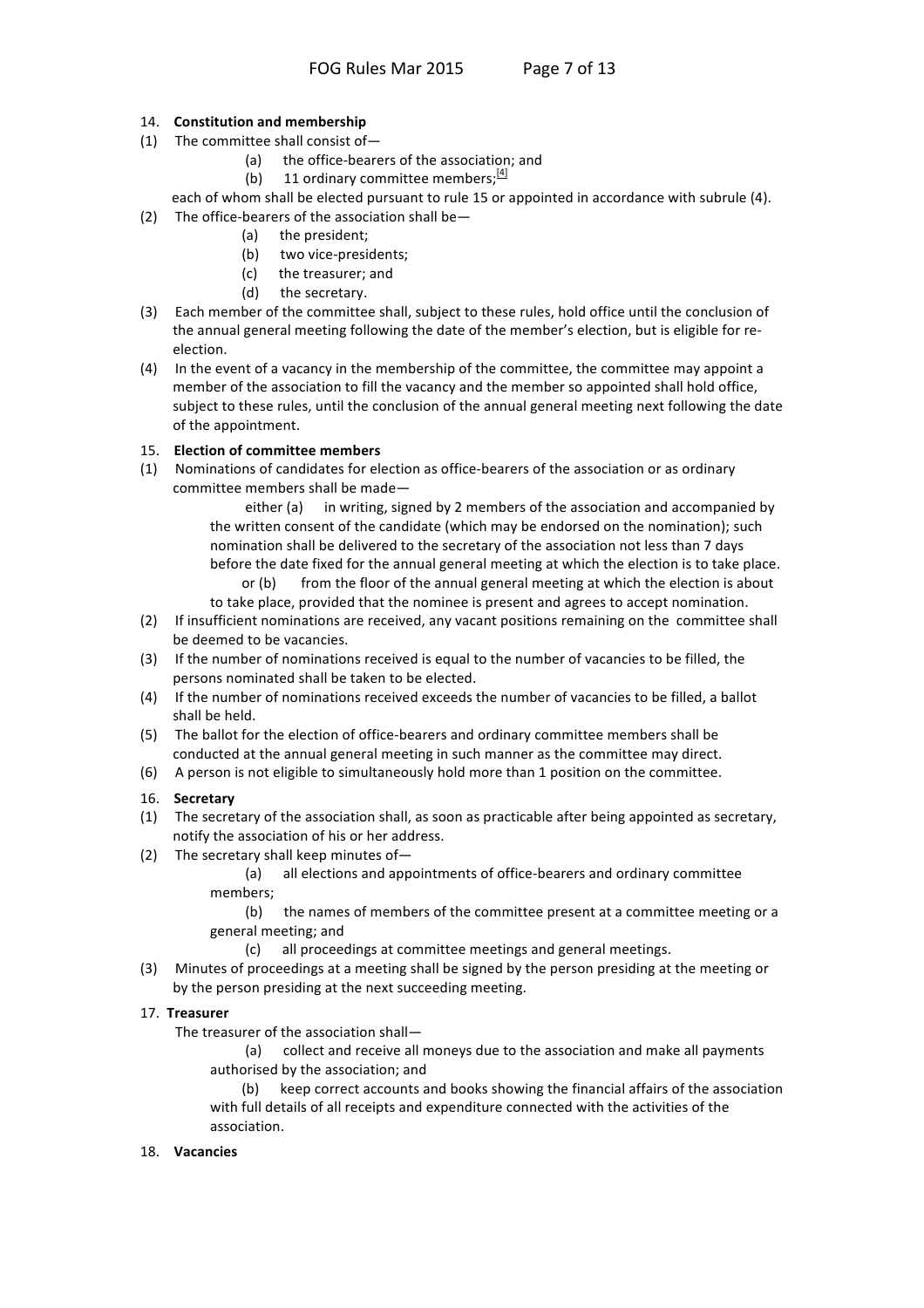For the purposes of these rules, a vacancy in the office of a member of the committee occurs if the member-

- $(a)$ dies;
- (b) ceases to be a member of the association;
- (c) resigns the office;
- is removed from office pursuant to rule 19;  $(d)$

 $(e)$ becomes an insolvent under administration within the meaning of the Corporations Law;

- suffers from mental or physical incapacity;  $(f)$
- is disqualified from office under subsection 63 (1) of the Act; or  $(g)$
- is absent without the consent of the committee from all meetings of the  $(h)$ committee held during a period of 6 months.

### 19. Removal of committee members

The association in general meeting may by resolution, subject to section 50 of the Act, remove any member of the committee from the office of member of the committee before the expiration of the member's term of office.

### 20. Committee meetings and quorum

- (1) The committee shall meet at least 3 times in each calendar year at such place and time as the committee may determine.
- (2) Additional meetings of the committee may be convened by any member of the committee.
- (3) Oral or written notice of a meeting of the committee shall be given by the secretary to each member of the committee at least 48 hours (or such other period as may be unanimously agreed upon by the members of the committee) before the time appointed for the holding of the meeting.
- (4) Notice of a meeting given under subrule (3) shall specify the general nature of the business to be transacted at the meeting and no business other than that business shall be transacted at the meeting, except business which the committee members present at the meeting unanimously agree to treat as urgent business.
- (5) Any 3 members of the committee constitute a guorum for the transaction of the business of a meeting of the committee.
- (6) No business shall be transacted by the committee unless a quorum is present and if within half an hour after the time appointed for the meeting a quorum is not present the meeting stands adjourned to the same place and at the same hour of the same day in the following week.
- (7) If at the adjourned meeting a quorum is not present within half an hour after the time appointed for the meeting, the meeting shall be dissolved.
- (8) At meetings of the committee-

the president or in the absence of the president, the vice-president shall (a) preside; or

if the president and the vice-president are absent, 1 of the remaining members  $(b)$ of the committee may be chosen by the members present to preside.

### 21. Delegation by committee to sub-committee

- (1) The committee may, by instrument in writing, delegate to 1 or more sub-committees (consisting of such member or members of the association as the committee thinks fit) the exercise of such of the functions of the committee as are specified in the instrument, other than-
	- (a) this power of delegation; and
	- $(b)$ a function which is a function imposed on the committee by the Act, by any other law of the Territory, or by resolution of the association in general meeting.
- (2) A function, the exercise of which has been delegated to a sub-committee under this rule may, while the delegation remains unrevoked, be exercised from time to time by the sub-committee in accordance with the terms of the delegation.
- (3) A delegation under this rule may be made subject to such conditions or limitations as to the exercise of any function, or as to time or circumstances, as may be specified in the instrument of delegation.
- (4) Notwithstanding any delegation under this rule, the committee may continue to exercise any function delegated.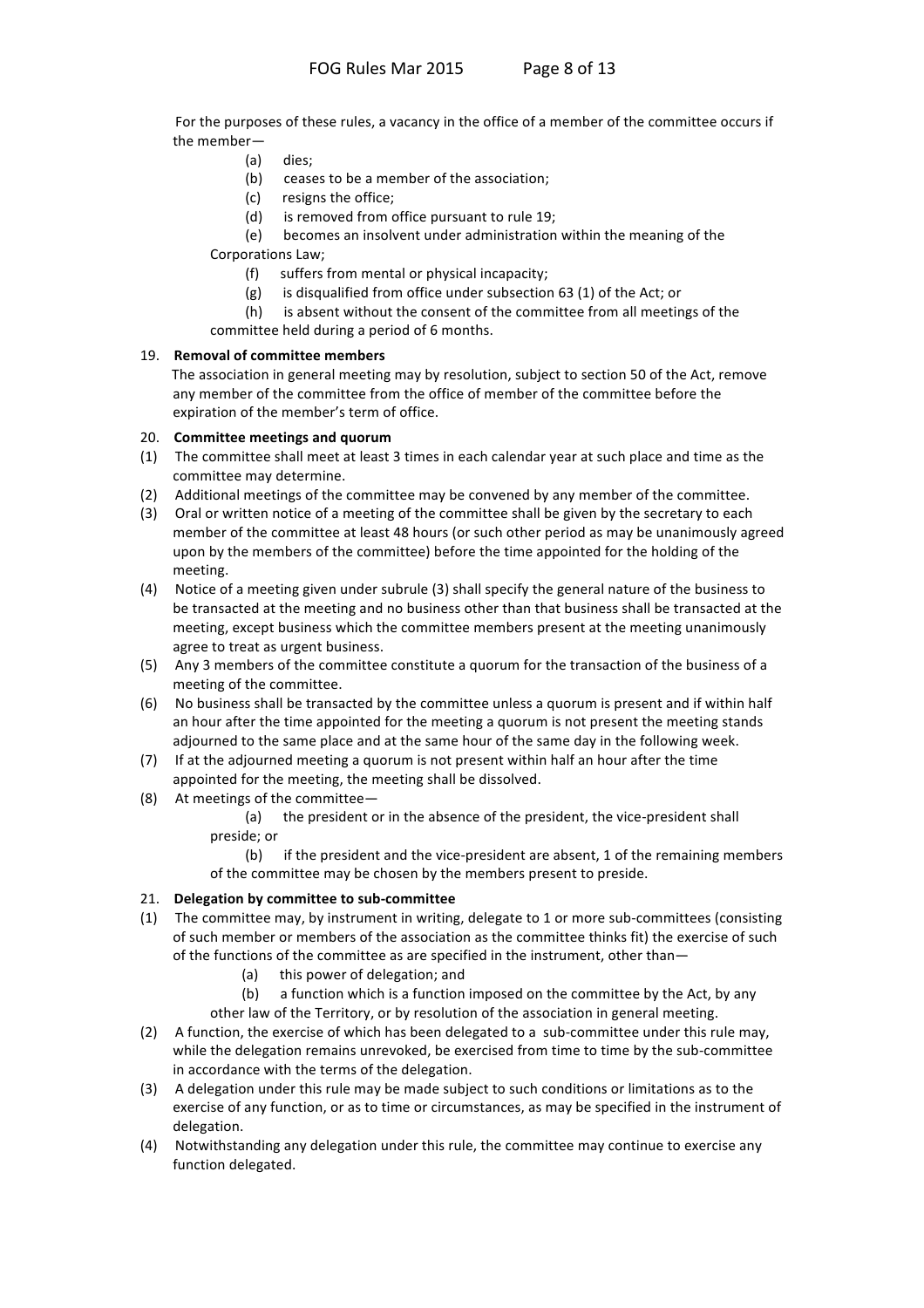- (5) Any act or thing done or suffered by a sub-committee acting in the exercise of a delegation under this rule has the same force and effect as it would have if it had been done or suffered by the committee.
- (6) The committee may, by instrument in writing, revoke wholly or in part any delegation under this rule.
- (7) A sub-committee may meet and adjourn as it thinks proper.
- 22. Voting and decisions
- (1) Questions arising at a meeting of the committee or of any sub-committee appointed by the committee shall be determined by a majority of the votes of members of the committee or subcommittee present at the meeting.
- (2) Each member present at a meeting of the committee or of any sub-committee appointed by the committee (including the person presiding at the meeting) is entitled to 1 vote but, in the event of an equality of votes on any question, the person presiding may exercise a second or casting vote.
- (3) Subject to subrule 20 (5), the committee may act notwithstanding any vacancy on the committee.
- (4) Any act or thing done or suffered, or purporting to have been done or suffered, by the committee or by a sub-committee appointed by the committee, is valid and effectual notwithstanding any defect that may afterwards be discovered in the appointment or qualification of any member of the committee or sub-committee.

### **PART'V—GENERAL'MEETINGS**

### 23. Annual general meetings—holding of

- (1) With the exception of the first annual general meeting of the association, the association shall, at least once in each calendar year and within the period of 5 months after the expiration of each financial year of the association, convene an annual general meeting of its members.
- (2) The association shall hold its first annual general meeting—
	- (a) within the period of 18 months after its incorporation under the Act; and
	- $(b)$  within the period of 5 months after the expiration of the first financial year of the association.
- (3) Subrules (1) and (2) have effect subject to the powers of the Registrar-General under section 120 of the Act in relation to extensions of time.

### 24. Annual general meetings—calling of and business at

- (1) The annual general meeting of the association shall, subject to the Act, be convened on such date and at such place and time as the committee thinks fit.
- (2) In addition to any other business which may be transacted at an annual general meeting, the business of an annual general meeting shall be—
	- (a) to confirm the minutes of the last preceding annual general meeting and of any general meeting held since that meeting;
	- (b) to receive from the committee reports on the activities of the association during the last preceding financial year;
		- (c) to elect members of the committee, including office-bearers; and
		- (d) to receive and consider the statement of accounts and the reports that are

required to be submitted to members pursuant to subsection 73 (1) of the Act; and  $(e)$  to consider any proposal for honorary life membership (rule 12).

- (3) An annual general meeting shall be specified as such in the notice convening it in accordance with rule 26.
- (4) An annual general meeting shall be conducted in accordance with the provisions of this Part.

### 25. General meetings-calling of

- (1) The committee may, whenever it thinks fit, convene a general meeting of the association.
- (2) The committee shall, on the requisition in writing of not less than 5 per cent of the total number of members, convene a general meeting of the association.
- (3) A requisition of members for a general meeting-
	- (a) shall state the purpose or purposes of the meeting;
	- $(b)$  shall be signed by the members making the requisition: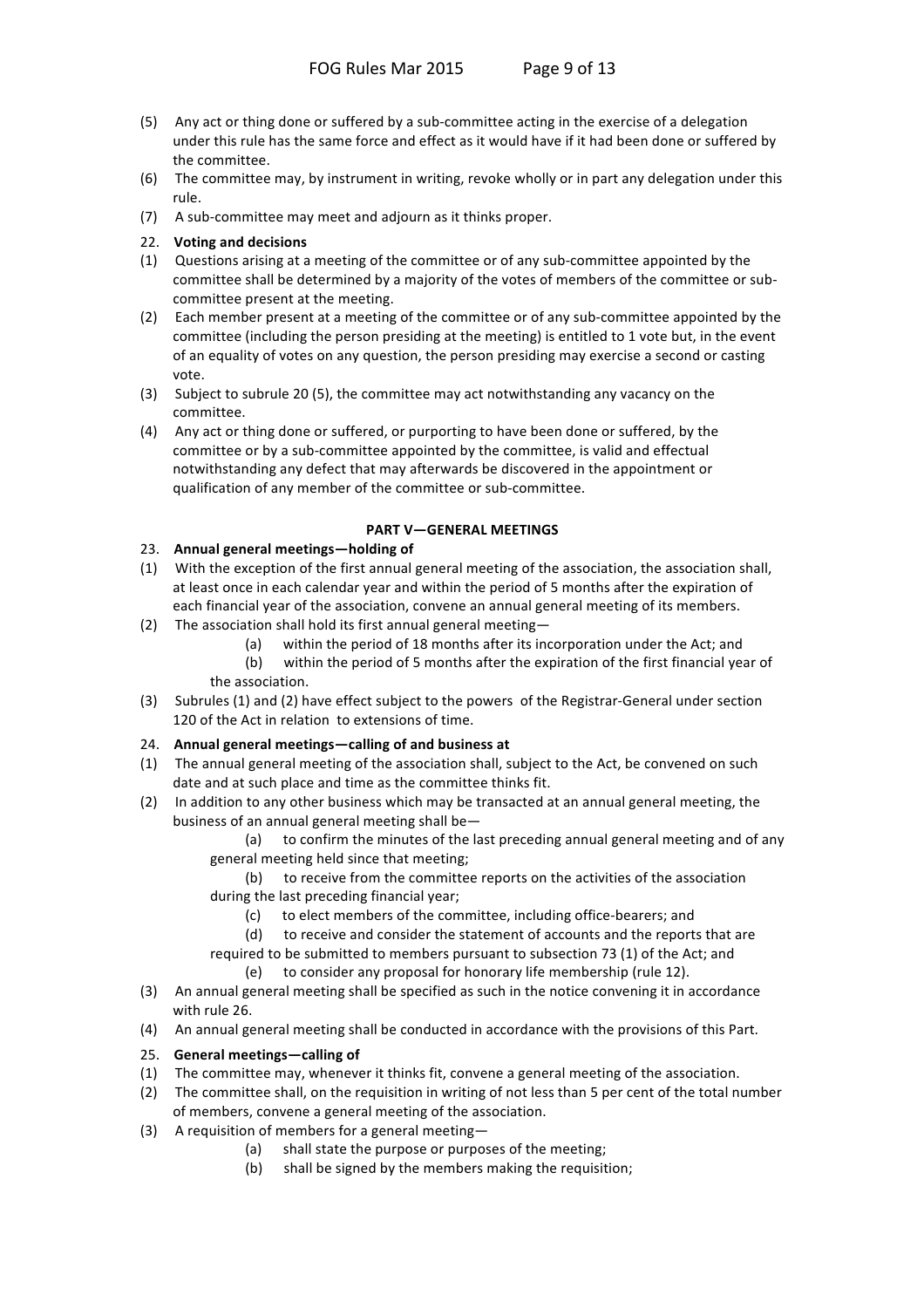- shall be lodged with the secretary; and  $(c)$
- may consist of several documents in a similar form, each signed by 1 or more  $(d)$ of the members making the requisition.
- (4) If the committee fails to convene a general meeting within 1 month after the date on which a requisition of members for the meeting is lodged with the secretary, any 1 or more of the members who made the requisition may convene a general meeting to be held not later than 3 months after that date.
- (5) A general meeting convened by a member or members referred to in subrule (4) shall be convened as nearly as is practicable in the same manner as general meetings are convened by the committee and any member who thereby incurs expense is entitled to be reimbursed by the association for any reasonable expense so incurred.

### 26. Notice

- (1) Except where the nature of the business proposed to be dealt with at a general meeting requires a special resolution of the association, the secretary shall, at least 14 days before the date fixed for the holding of the general meeting, cause to be sent to each member at the member's address appearing in the register of members, a notice specifying the place, date and time of the meeting and the nature of the business proposed to be transacted at the meeting. Notice will be sent either by pre-paid post or, for consenting members (Rule 38(1) and (2)), by electronic means.
- (2) Where the nature of the business proposed to be dealt with at a general meeting requires a special resolution of the association, the secretary shall, at least 21 days before the date fixed for the holding of the general meeting, cause notice to be sent to each member in the manner provided in subrule (1) specifying, in addition to the matter required under that subrule, the intention to propose the resolution as a special resolution.
- (3) No business other than that specified in the notice convening a general meeting shall be transacted at the meeting except, in the case of an annual general meeting, business which may be transacted pursuant to subrule 24 (2).
- (4) A member desiring to bring any business before a general meeting may give notice in writing of that business to the secretary who shall include that business in the next notice calling a general meeting given after receipt of the notice from the member.

### 27. General meetings-procedure and quorum

- (1) No item of business shall be transacted at a general meeting unless a quorum of members entitled under these rules to vote is present during the time the meeting is considering that item
- (2) 5 members present in person (being members entitled under these rules to vote at a general meeting) constitute a quorum for the transaction of the business of a general meeting.
- $(3)$ If within half an hour after the appointed time for the commencement of a general meeting a quorum is not present, the meeting if convened upon the requisition of members shall be dissolved and in any other case shall stand adjourned to the same day in the following week at the same time and (unless another place is specified at the time of adjournment by the person presiding at the meeting or communicated by written notice to members given before the day to which the meeting is adjourned) at the same place.
- (4) If at the adjourned meeting a quorum is not present within half an hour after the time appointed for the commencement of the meeting, the members present (being not less than 3) shall constitute a quorum.

### 28. Presiding member

- (1) The president, or in the absence of the president, the vice-president, shall preside at each general meeting of the association.
- (2) If the president and the vice-president are absent from a general meeting, the members present shall elect 1 of their number to preside at the meeting.

### 29. Adiournment

(1) The person presiding at a general meeting at which a quorum is present may, with the consent of the majority of members present at the meeting, adjourn the meeting from time to time and place to place, but no business shall be transacted at an adjourned meeting other than the business left unfinished at the meeting at which the adjournment took place.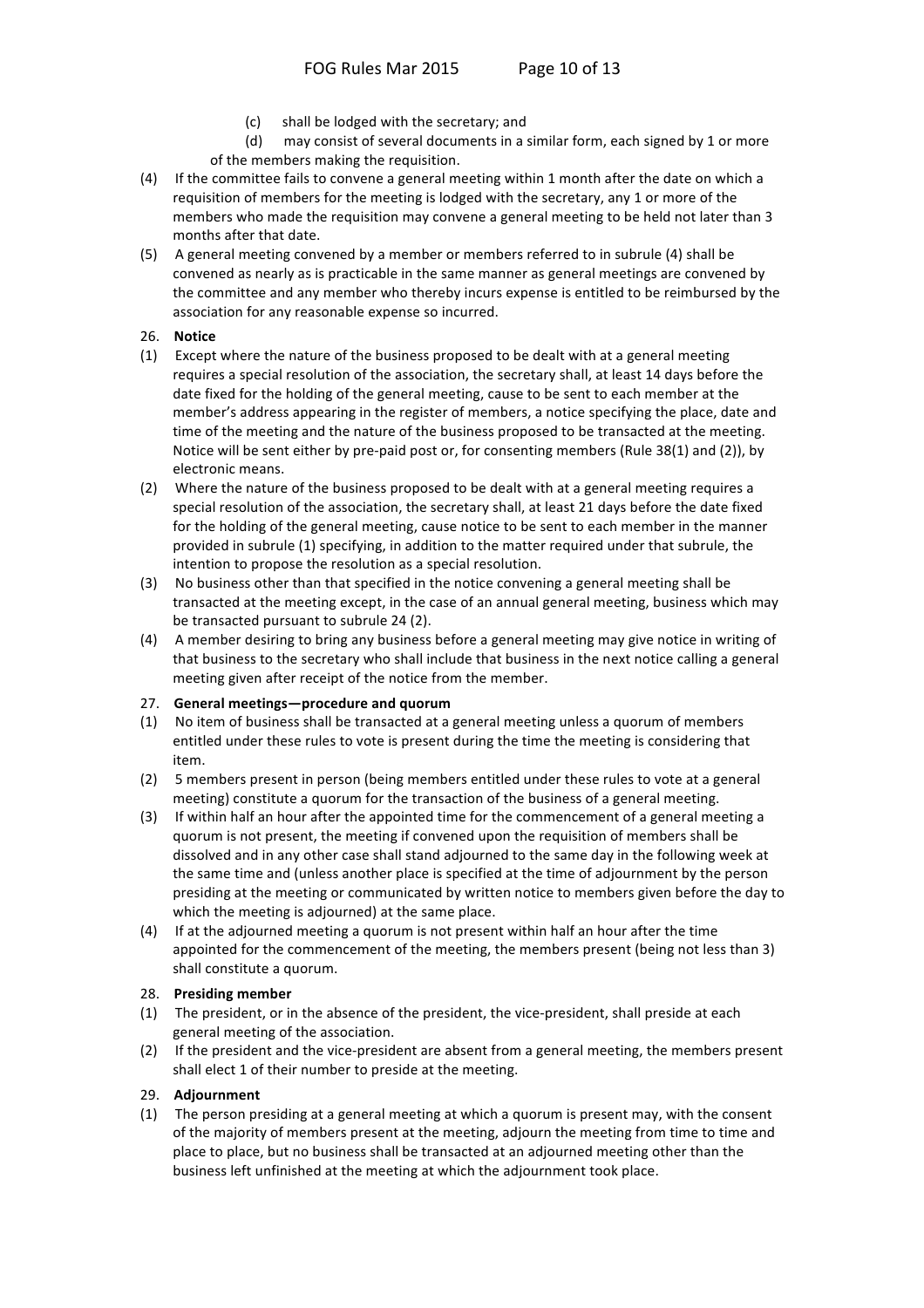- (2) Where a general meeting is adjourned for 14 days or more, the secretary shall give written or oral notice of the adjourned meeting to each member of the association stating the place, date and time of the meeting and the nature of the business to be transacted at the meeting.
- (3) Except as provided in subrules (1) and (2), notice of an adjournment of a general meeting or of the business to be transacted at an adjourned meeting is not required to be given.

### 30. Making of decisions

- (1) A question arising at a general meeting of the association shall be determined on a show of hands and, unless before or on the declaration of the show of hands a poll is demanded, a declaration by the person presiding that a resolution has, on a show of hands, been carried or carried unanimously or carried by a particular majority or lost, or an entry to that effect in the minute book of the association, is evidence of the fact without proof of the number or proportion of the votes recorded in favour of or against that resolution.
- (2) At a general meeting of the association, a poll may be demanded by the person presiding or by not less than 3 members present at the meeting.
- (3) Where the poll is demanded at a general meeting, the poll shall be taken-
	- $(a)$ immediately in the case of a poll which relates to the election of the person to preside at the meeting or to the question of an adjournment; or

in any other case, in such manner and at such time before the close of the  $(b)$ meeting as the person presiding directs, and the resolution of the poll on the matter shall be deemed to be the resolution of the meeting on that matter.

### 31. Voting

- (1) Subject to subrule (3), upon any question arising at a general meeting of the association a member has 1 vote only.
- (2) There shall be no proxy votes.
- (3) In the case of an equality of votes on a question at a general meeting, the person presiding is entitled to exercise a second or casting vote.
- (4) A member is not entitled to vote at any general meeting of the association unless all money due and payable by the member to the association has been paid, other than the amount of the annual subscription payable in respect of the then current year.

### **PART VI-MISCELLANEOUS**

- 32. Funds-source
- (1) The funds of the association shall be derived from entrance fees and annual subscriptions of members, donations and, subject to any resolution passed by the association in general meeting and subject to section 114 of the Act, such other sources as the committee determines.
- (2) All money received by the association shall be deposited as soon as practicable and without deduction to the credit of the association's bank account.
- (3) The association shall, as soon as practicable after receiving any money, issue an appropriate receipt.

### 33. Funds-management

- (1) Subject to any resolution passed by the association in general meeting, the funds of the association shall be used in pursuance of the objects of the association in such manner as the committee determines.
- (2) All cheques, drafts, bills of exchange, promissory notes and other negotiable instruments shall be signed by any 2 members of the committee or employees of the association, being members of the committee or employees authorised to do so by the committee.
- 34. Rules for the Public Fund reflecting the requirements of taxation policy, especially Taxation **Ruling 95/27.**
- (1) The objective of the fund is to support Friends of Grasslands' environmental purposes.
- (2) Members of the public are to be invited to make gifts of money or property to the fund for the environmental purposes of the association.
- (3) Money from interest on donations, income derived from donated property, and money from the realisation of such property is to be deposited into the fund.
- (4) A separate bank account is to be opened to deposit money donated to the fund, including interest accruing thereon, and gifts to it are to be kept separate from other funds of the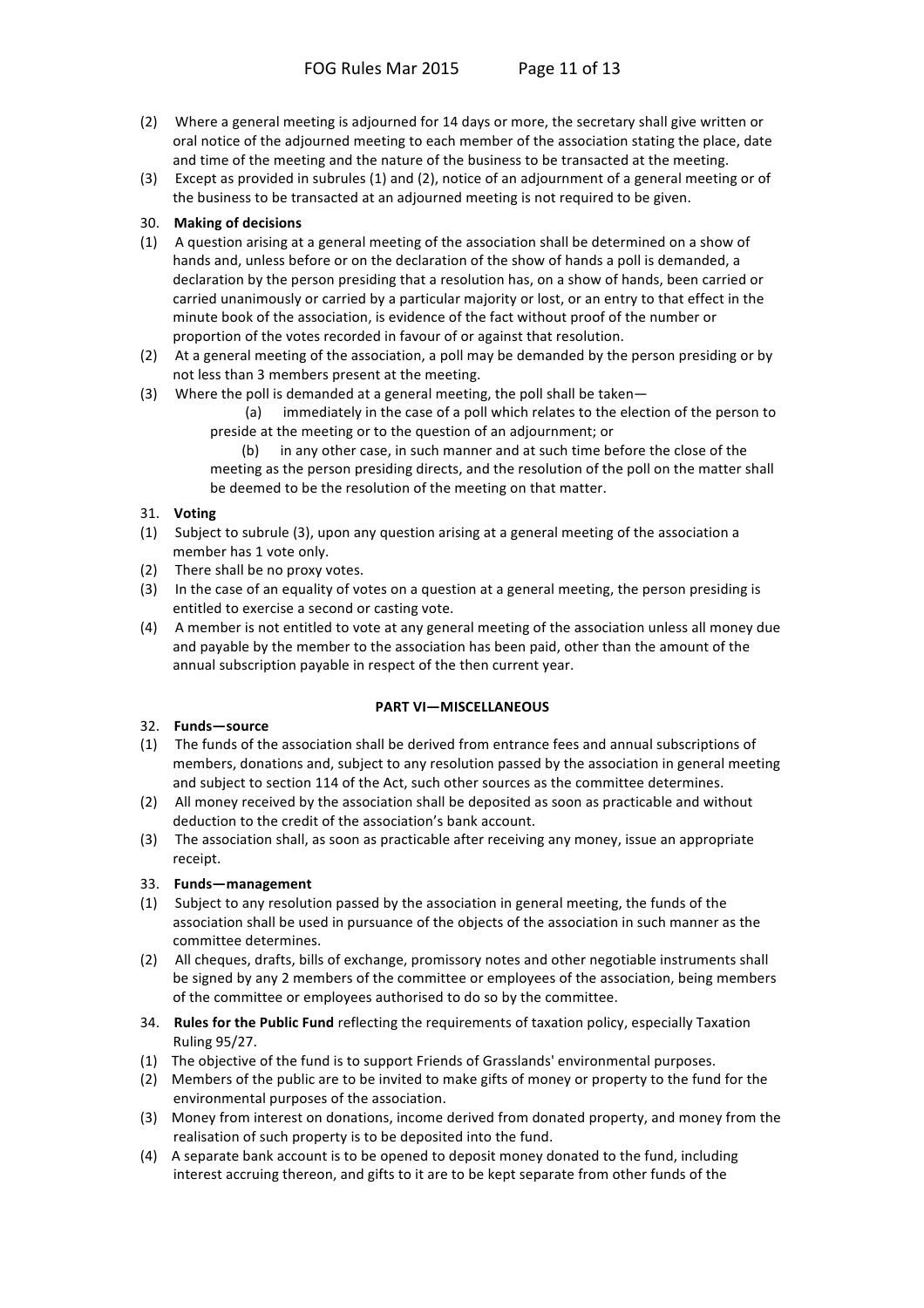association.

- (5) Receipts are to be issued in the name of the fund and proper accounting records and procedures are to be kept and used for the fund.
- (6) The fund will be operated on a not-for-profit basis.
- (7) A committee of management of no fewer than three persons will administer the fund. The committee will be appointed by the association. A majority of the members of the committee are required to be 'responsible persons' as defined by the Guidelines to the Register of Environmental Organisations.

### 35. Operation of the Public Fund

- (1) Requirements of the Public Fund. The association must inform the Department responsible for the environment as soon as possible if (a) it changes its name or the name of its public fund; or (b) there is any change to the membership of the management committee of the public fund; or (c) there has been any departure from the model rules for public funds located in the Guidelines to the Register of Environmental Organisations.
- (2) Ministerial Rules. The association agrees to comply with any rules that the Treasurer and the Minister with responsibility for the environment may make to ensure that gifts made to the fund are only used for its principal purpose.
- (3) Not-for-Profit. The income and property of the association shall be used and applied solely in promotion of its objects and no portion shall be distributed, paid or transferred directly or indirectly by way of dividend, bonus or by way of profit to members, directors, or trustees of the association.
- (4) Conduit Policy. Any allocation of funds or property to other persons or organisations will be made in accordance with the established purposes of the association and not be influenced by the preference of the donor.
- (5) Winding-up. In case of the winding-up of the Fund, any surplus assets are to be transferred to another fund with similar objectives that is on the Register of Environmental Organisations.
- (6) Statistical Information. Statistical information requested by the Department on donations to the Public Fund will be provided within four months of the end of the financial year. An audited financial statement for the association and its public fund will be supplied with the annual statistical return. The statement will provide information on the expenditure of public fund monies and the management of public fund assets.

### 36. Alteration of objects and rules

Neither the objects of the association referred to in section 29 of the Act nor these rules shall be altered except in accordance with the Act.

### 37. Common seal

- (1) The common seal of the association shall be kept in the custody of the secretary.
- (2) The common seal shall not be affixed to any instrument except by the authority of the committee and the affixing of the common seal shall be attested by the signatures either of 2 members of the committee or of 1 member of the committee and of the secretary.

### 38. Custody of books

Subject to the Act, the Regulations and these rules, the secretary shall keep in his or her custody or under his or her control all records, books, and other documents relating to the association.

### 39. Inspection of books

The records, books and other documents of the association shall be open to inspection at a place in the Territory, free of charge, by a member of the association at any reasonable hour.

### 40. Service of notice

- (1) For the purpose of these rules, a notice may be served by or on behalf of the association upon any member either personally, or by sending it by post to the member at the member's address shown in the register of members, or electronically, in the case of a member who has consented to receive communication from the association in written electronic form, at the e-address recorded in the register of members.
- (2) Where a document is sent to a person by properly addressing, prepaying and posting to the person a letter containing the document, the document shall, unless the contrary is proved, be deemed for the purposes of these rules to have been served on the person at the time at which the letter would have been delivered in the ordinary course of post. In the case of electronic